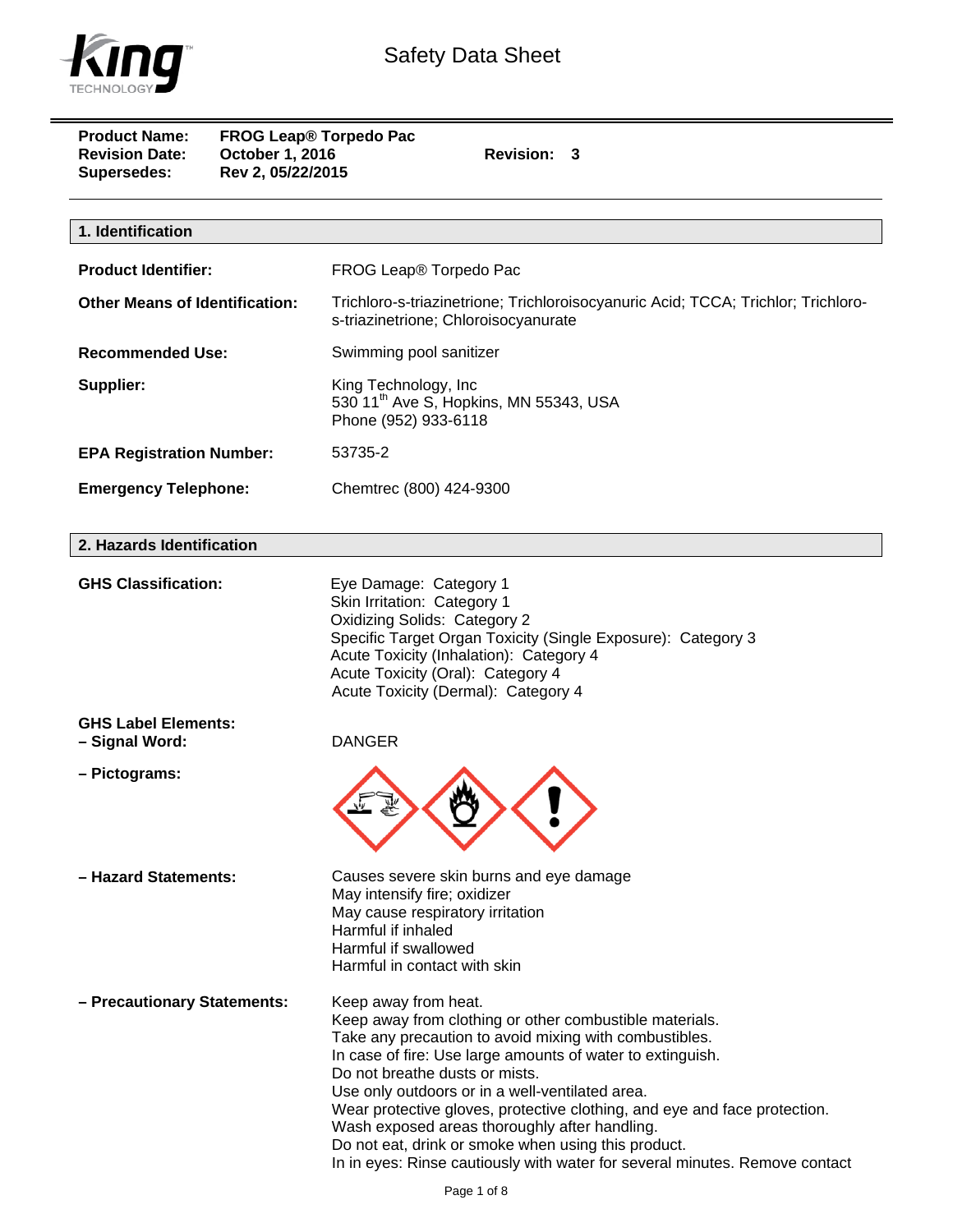

| <b>Product Name:</b><br><b>Revision Date:</b><br>Supersedes: | <b>FROG Leap® Torpedo Pac</b><br><b>October 1, 2016</b><br>Rev 2, 05/22/2015 | Revision: 3                                                                                                                                                                                                                                                                                                                                                                                                                                                                                                                                                                                                                                                                  |
|--------------------------------------------------------------|------------------------------------------------------------------------------|------------------------------------------------------------------------------------------------------------------------------------------------------------------------------------------------------------------------------------------------------------------------------------------------------------------------------------------------------------------------------------------------------------------------------------------------------------------------------------------------------------------------------------------------------------------------------------------------------------------------------------------------------------------------------|
|                                                              |                                                                              | lenses, if present and easy to do. Continue rinsing.<br>If inhaled: Remove person to fresh air and keep comfortable for breathing.<br>If swallowed: Rinse mouth. Do NOT induce vomiting.<br>If on skin (or hair): Take off immediately all contaminated clothing. Rinse skin<br>with water.<br>Immediately call a poison center or doctor.<br>Specific treatment (see First-aid Measures on this safety data sheet).<br>Take off contaminated clothing and wash it before reuse.<br>Store locked up in a well-ventilated place. Keep container tightly closed.<br>Dispose of contents and container in accordance with<br>local/regional/national/international regulations. |
| <b>Unclassified Hazards:</b>                                 |                                                                              | None                                                                                                                                                                                                                                                                                                                                                                                                                                                                                                                                                                                                                                                                         |
| Percentage of Ingredients with<br><b>Unknown Toxicity:</b>   |                                                                              | Zero                                                                                                                                                                                                                                                                                                                                                                                                                                                                                                                                                                                                                                                                         |

| 3. Composition / Information on Ingredients |          |                       |                        |
|---------------------------------------------|----------|-----------------------|------------------------|
| <b>Components</b><br><b>CAS</b>             | Weight % | <b>ACGIH-TLV Data</b> | <b>OSHA (PEL) Data</b> |
| Trichloroisocyanuric Acid<br>87-90-1        | 96-100   | Not determined        | Not determined         |
| Dichloroisocyanuric Acid<br>2782-57-2       | $0 - 4$  | Not determined        | Not determined         |

The specific percentages of composition have been withheld as trade secrets.

| 4. First-aid Measures                                        |                                                                                                                                                                                                                                                                               |
|--------------------------------------------------------------|-------------------------------------------------------------------------------------------------------------------------------------------------------------------------------------------------------------------------------------------------------------------------------|
| Eye contact:                                                 | Hold eye open and rinse slowly and gently with water for 15-20 minutes.<br>Remove contact lenses, if present, after the first 5 minutes then continue<br>rinsing the eye. Immediately call a poison control center or doctor for treatment<br>advice.                         |
| <b>Skin contact:</b>                                         | Take off contaminated clothing. Rinse skin immediately with plenty of water for<br>15-20 minutes. Immediately call a doctor for treatment advice.                                                                                                                             |
| Inhalation:                                                  | Move person to fresh air. If person is not breathing call 911 or an ambulance,<br>then give artificial respiration, preferably mouth-to-mouth, if breathing is<br>difficult, give oxygen. Immediately call a poison control center or doctor for<br>further treatment advice. |
| Ingestion:                                                   | Call poison control center or doctor immediately for treatment advice. Drink<br>plenty of water in small gulps. Do not induce vomiting unless told to do so by<br>the poison control center or doctor. Do not give anything by mouth to an<br>unconscious person.             |
| <b>Most Important Symptoms,</b><br><b>Acute and Delayed:</b> | Causes serious eye damage. Causes skin irritation. May cause respiratory<br>irritation. Harmful if inhaled, swallowed, or in contact with skin.                                                                                                                               |
| <b>Immediate Medical Attention</b><br><b>Required:</b>       | If in eyes, immediately call a poison center or doctor. Otherwise, get medical<br>attention if you feel unwell.                                                                                                                                                               |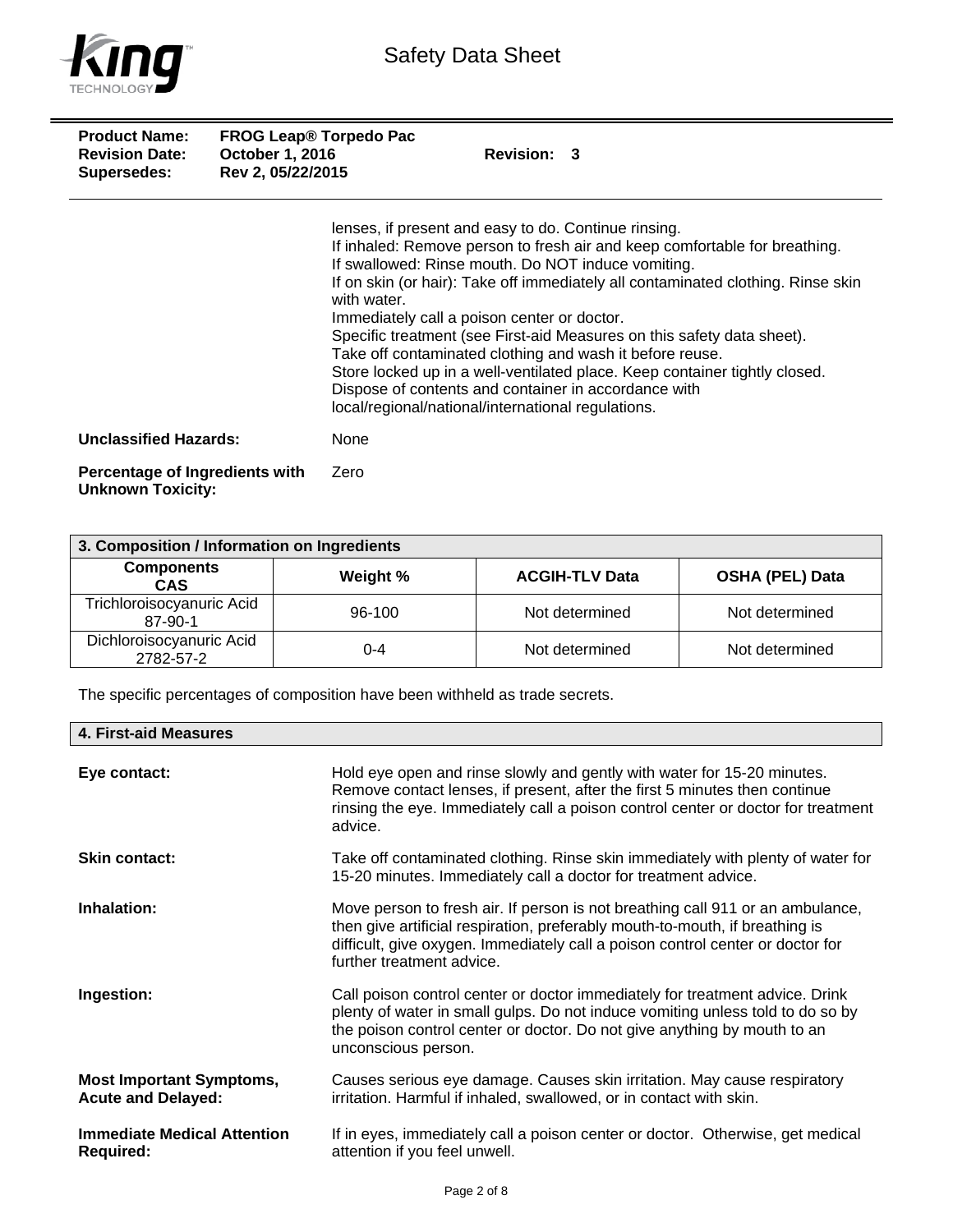

**Product Name: FROG Leap® Torpedo Pac**  Revision Date: Cortober 1, 2016 **Revision: 3 Supersedes: Rev 2, 05/22/2015** 

| 5. Fire-fighting Measures                                                     |                                                                                                                                                                                                                                                                                                                                                                                                                                                                                                                                                                                                                                                                                                                                                                                      |
|-------------------------------------------------------------------------------|--------------------------------------------------------------------------------------------------------------------------------------------------------------------------------------------------------------------------------------------------------------------------------------------------------------------------------------------------------------------------------------------------------------------------------------------------------------------------------------------------------------------------------------------------------------------------------------------------------------------------------------------------------------------------------------------------------------------------------------------------------------------------------------|
| Flash point:                                                                  | Not applicable                                                                                                                                                                                                                                                                                                                                                                                                                                                                                                                                                                                                                                                                                                                                                                       |
|                                                                               |                                                                                                                                                                                                                                                                                                                                                                                                                                                                                                                                                                                                                                                                                                                                                                                      |
| <b>Auto-ignition temperature:</b>                                             | Not applicable                                                                                                                                                                                                                                                                                                                                                                                                                                                                                                                                                                                                                                                                                                                                                                       |
| <b>Suitable Extinguishing Media:</b>                                          | Water                                                                                                                                                                                                                                                                                                                                                                                                                                                                                                                                                                                                                                                                                                                                                                                |
| <b>Unsuitable Extinguishing</b><br>Media:                                     | Do not use dry chemical extinguisher containing ammonia compounds.                                                                                                                                                                                                                                                                                                                                                                                                                                                                                                                                                                                                                                                                                                                   |
| <b>Special Protective Equipment</b><br>and Precautions for Fire-<br>fighters: | Fire fighters should wear full protective clothing and self-contained breathing<br>apparatus (SCBA) in positive pressure mode. Cool containers with water<br>spray. On small fires, use water spray or fog. On large fires, use heavy deluge<br>or fog streams. Flooding amounts of water may be required before<br>extinguishment can be accomplished.                                                                                                                                                                                                                                                                                                                                                                                                                              |
| <b>Specific Hazards Arising From</b><br>the Chemical:                         | When heated to decomposition may release poisonous and corrosive fumes of<br>nitrogen trichloride, chlorine, nitrous oxides, cyanates, carbon monoxide, and<br>carbon dioxide.                                                                                                                                                                                                                                                                                                                                                                                                                                                                                                                                                                                                       |
| <b>6. Accidental Release Measures</b>                                         |                                                                                                                                                                                                                                                                                                                                                                                                                                                                                                                                                                                                                                                                                                                                                                                      |
| <b>Personal Precautions:</b>                                                  | For small spills in well ventilated areas wear a NIOSH approved half-face or<br>full-face tight fitting respirator or a loose fitting powered air purifying respirator<br>equipped with chlorine cartridges. Chemical goggles should be worn when<br>using a half-face respirator. In addition to respiratory protection wear coveralls,<br>chemical resistant gloves, chemical resistant footwear, and chemical resistant<br>headgear for overhead exposure.<br>For cleanup of large spills, or small dry spills in confined areas, wear full-face<br>respirator with chlorine cartridges or a positive pressure supplied air respirator.<br>Additionally, body protection should be impervious clothing covering the entire<br>body to prevent personal contact with the material. |
|                                                                               | CAUTION - protection concerns must also address the following: If this<br>material becomes damp/wet or contaminated in a container, the formation of<br>nitrogen trichloride gas may occur and an explosive condition may exist.                                                                                                                                                                                                                                                                                                                                                                                                                                                                                                                                                     |
| <b>Methods for Cleaning Up:</b>                                               | Hazardous concentrations in air may be found in local spill area and<br>immediately downwind. If spill material is still dry, do not put water directly on<br>this product as a gas evolution may occur.                                                                                                                                                                                                                                                                                                                                                                                                                                                                                                                                                                             |
|                                                                               | CAUTION: Do not use floor sweeping compounds                                                                                                                                                                                                                                                                                                                                                                                                                                                                                                                                                                                                                                                                                                                                         |
| – Soil:                                                                       | Do not contaminate spill material with any organic materials, ammonia,<br>ammonium salts, or urea. Clean up all spill material with clean, dry dedicated<br>equipment and place in a clean, dry container.                                                                                                                                                                                                                                                                                                                                                                                                                                                                                                                                                                           |
| - Water:                                                                      | This material is heavier than water and soluble in water. Stop flow of material<br>into water as soon as possible. Begin monitoring for available chlorine and pH<br>immediately.                                                                                                                                                                                                                                                                                                                                                                                                                                                                                                                                                                                                    |
| - In Air:                                                                     | Vapors may be suppressed by the use of water fog.                                                                                                                                                                                                                                                                                                                                                                                                                                                                                                                                                                                                                                                                                                                                    |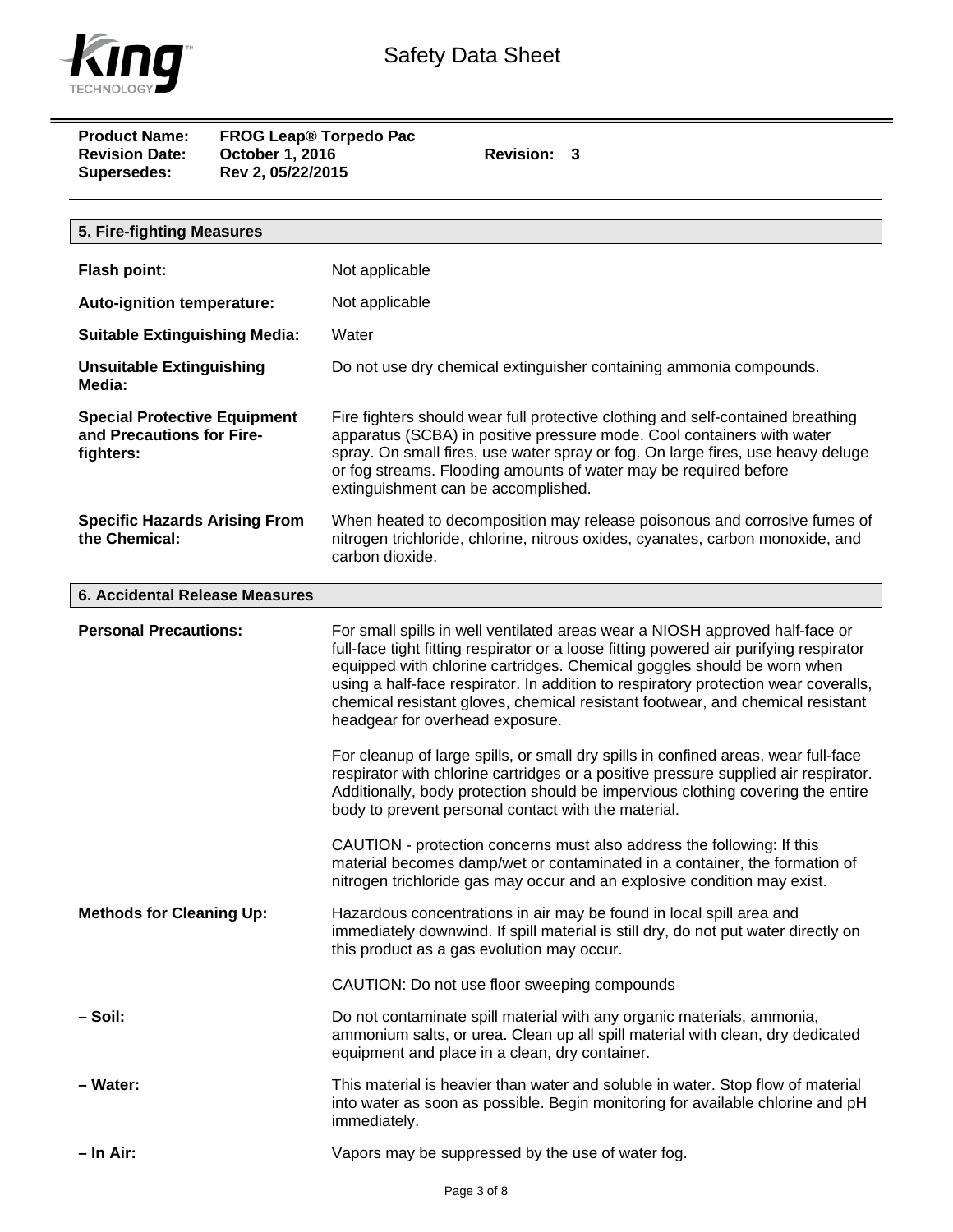

| <b>Product Name:</b><br><b>Revision Date:</b><br>Supersedes: | <b>FROG Leap® Torpedo Pac</b><br>October 1, 2016<br>Rev 2, 05/22/2015 | Revision: 3                                                                                                                                                                                                                                                                                        |
|--------------------------------------------------------------|-----------------------------------------------------------------------|----------------------------------------------------------------------------------------------------------------------------------------------------------------------------------------------------------------------------------------------------------------------------------------------------|
|                                                              |                                                                       |                                                                                                                                                                                                                                                                                                    |
| 7. Handling and Storage                                      |                                                                       |                                                                                                                                                                                                                                                                                                    |
| Handling:                                                    |                                                                       | Avoid bodily contact. Do not take internally. Upon contact with skin or eyes,<br>wash off with water.                                                                                                                                                                                              |
| Storage:                                                     |                                                                       | Store in a dry, cool, well-ventilated are away from incompatible materials (see<br>"materials to avoid"). Product has an indefinite shelf-life limitation. Do not store<br>at temperatures above 60°C/140°F. Available chlorine loss can be as little as<br>0.1% per year at ambient temperatures. |
| 8. Exposure Controls / Personal Protection                   |                                                                       |                                                                                                                                                                                                                                                                                                    |
| <b>Exposure Limits:</b>                                      |                                                                       | None assigned                                                                                                                                                                                                                                                                                      |
| <b>Appropriate Engineering</b><br><b>Controls:</b>           |                                                                       | Use local exhaust ventilation to minimize dust and chlorine levels where<br>industrial use occurs. Otherwise, ensure good general ventilation.                                                                                                                                                     |
| Personal protective equipment:<br>- Respiratory protection:  |                                                                       | When dusty conditions are encountered, wear a NIOSH/OSHA full-face<br>respirator with chlorine cartridges for protection against chlorine gas and<br>dust/mist pre-filter                                                                                                                          |
| - Hand protection:                                           |                                                                       | Neoprene gloves                                                                                                                                                                                                                                                                                    |
| - Eye protection:                                            |                                                                       | Use chemical safety glasses to avoid eye contact                                                                                                                                                                                                                                                   |
| - Skin and body protection:                                  |                                                                       | Body covering clothes and boots                                                                                                                                                                                                                                                                    |
| <b>Hygiene measures:</b>                                     |                                                                       | Avoid contact with skin, eyes, clothing                                                                                                                                                                                                                                                            |

## **9. Physical and Chemical Properties**

| Appearance:                       | White granules or tablet-formed product |
|-----------------------------------|-----------------------------------------|
| Odor:                             | Chlorine like bleach odor               |
| Odor threshold:                   | Not available                           |
| Melting point / range:            | 225-230°C (decomposes)                  |
| Boiling point / range:            | Not applicable (decomposes)             |
| <b>Flash point:</b>               | Not available                           |
| <b>Evaporation rate:</b>          | Not available                           |
| <b>Flammability:</b>              | Not available                           |
| Vapor pressure:                   | Not available                           |
| Vapor density:                    | Not available                           |
| <b>Bulk density:</b>              | Granular $0.89 - 1.1$ g/cc              |
|                                   | Tablet $1.16 - 1.9$ g/cc                |
| <b>Solubility in water:</b>       | 1.2 g/100ml at 25°C                     |
| Specific gravity:                 | >1                                      |
| pH:                               | 2.7-2.9 (1% solution)                   |
| <b>Flammability limits:</b>       | Not available                           |
| <b>Partition coefficient:</b>     | Not available                           |
| Auto-ignition temperature:        | Not available                           |
| <b>Decomposition temperature:</b> | 225°C (437°F)                           |
| Viscosity:                        | Not available                           |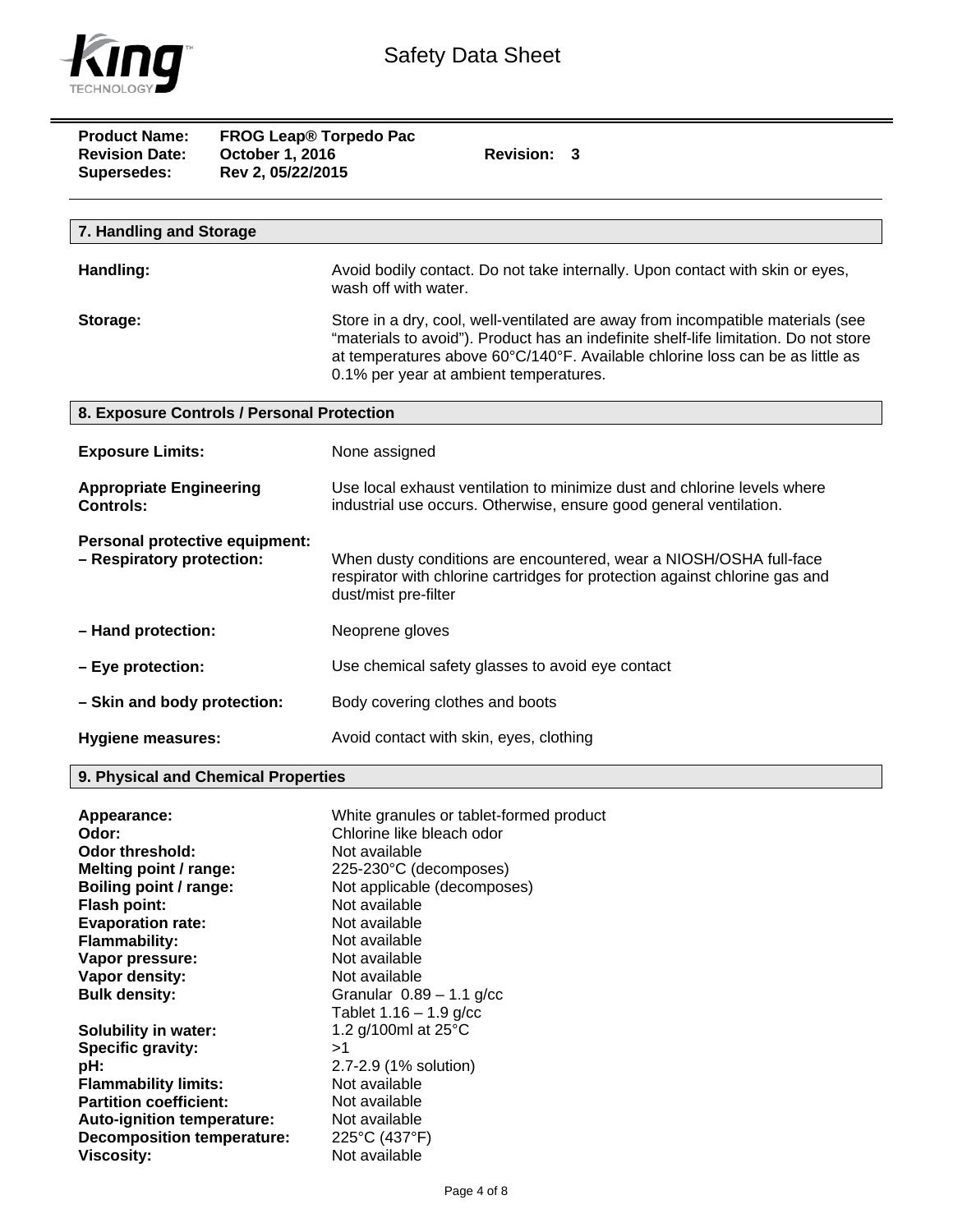

 $=$ Ĺ,

| <b>Product Name:</b><br><b>Revision Date:</b><br>October 1, 2016<br>Rev 2, 05/22/2015<br><b>Supersedes:</b>                                                                   | FROG Leap® Torpedo Pac<br>Revision: 3                                                                                                                                                            |  |
|-------------------------------------------------------------------------------------------------------------------------------------------------------------------------------|--------------------------------------------------------------------------------------------------------------------------------------------------------------------------------------------------|--|
| 10. Stability and Reactivity                                                                                                                                                  |                                                                                                                                                                                                  |  |
| <b>Reactivity:</b>                                                                                                                                                            | Not reactive under normal conditions.                                                                                                                                                            |  |
| Stability:                                                                                                                                                                    | Stable under normal conditions. Do not package in paper or cardboard. NOTE:<br>contact with small amounts of water may result in exothermic reaction with the<br>liberation of toxic fumes.      |  |
| Incompatible materials:                                                                                                                                                       | Organic materials, reducing agents, nitrogen containing materials, other<br>oxidizers, acids, bases, oils, grease, sawdust, dry fire extinguishers containing<br>monoammonium compounds.         |  |
| <b>Conditions to avoid:</b>                                                                                                                                                   | Heating above decomposition temperature, humidity                                                                                                                                                |  |
| <b>Hazardous decomposition</b><br>products:                                                                                                                                   | Nitrogen trichloride, chlorine, nitrous oxides, cyanates, carbon monoxide,<br>carbon dioxide.                                                                                                    |  |
| <b>Possibility of hazardous</b><br>reactions:                                                                                                                                 | Will not occur                                                                                                                                                                                   |  |
| 11. Toxicological Information                                                                                                                                                 |                                                                                                                                                                                                  |  |
| <b>Acute toxicity:</b><br>- Rat oral LD50:<br>- Rabbit dermal LD50:<br>- Eye irritation (rabbit):<br>- Dermal irritation (rabbit):<br>- Dermal sensitization<br>(guinea pig): | 490 mg/kg<br>>2000 mg/kg<br>Corrosive<br>Corrosive<br>Not a sensitizer                                                                                                                           |  |
| <b>Chronic toxicity:</b>                                                                                                                                                      | Prolonged exposure may cause damage to the respiratory system. Chronic<br>inhalation exposure may cause impairment of lung function and permanent<br>lung damage.                                |  |
| <b>Mutagenicity:</b>                                                                                                                                                          | Not a mutagenic in five Salmonella strains and one E.coli strain with or without<br>mammalian microsomal activation.                                                                             |  |
| Carcinogenicity:                                                                                                                                                              | Not classified by IARC, OSHA, EPA<br>Not included in NTP 11 <sup>th</sup> Report on Carcinogens                                                                                                  |  |
| <b>Reproductive toxicity:</b>                                                                                                                                                 | There are no known or reported effects on reproductive function or fetal<br>development. Toxicological investigation indicates it does not affect<br>reproductive function of fetal development. |  |
| 12. Ecological Information                                                                                                                                                    |                                                                                                                                                                                                  |  |
| <b>Aquatic toxicity:</b><br>- 96 Hour-LC50. Fish:                                                                                                                             | 0.32 mg/l (Rainbow trout)                                                                                                                                                                        |  |

**– 96 Hour-LC50, Fish:** 0.32 mg/l (Rainbow trout) - 48 Hour-LC50, Daphnia magna:

**Avian toxicity:** 

**– Oral LD50, Mallard Duck:** 1600 mg/kg **– Dietary LC50, Mallard Duck:** >10,000 ppm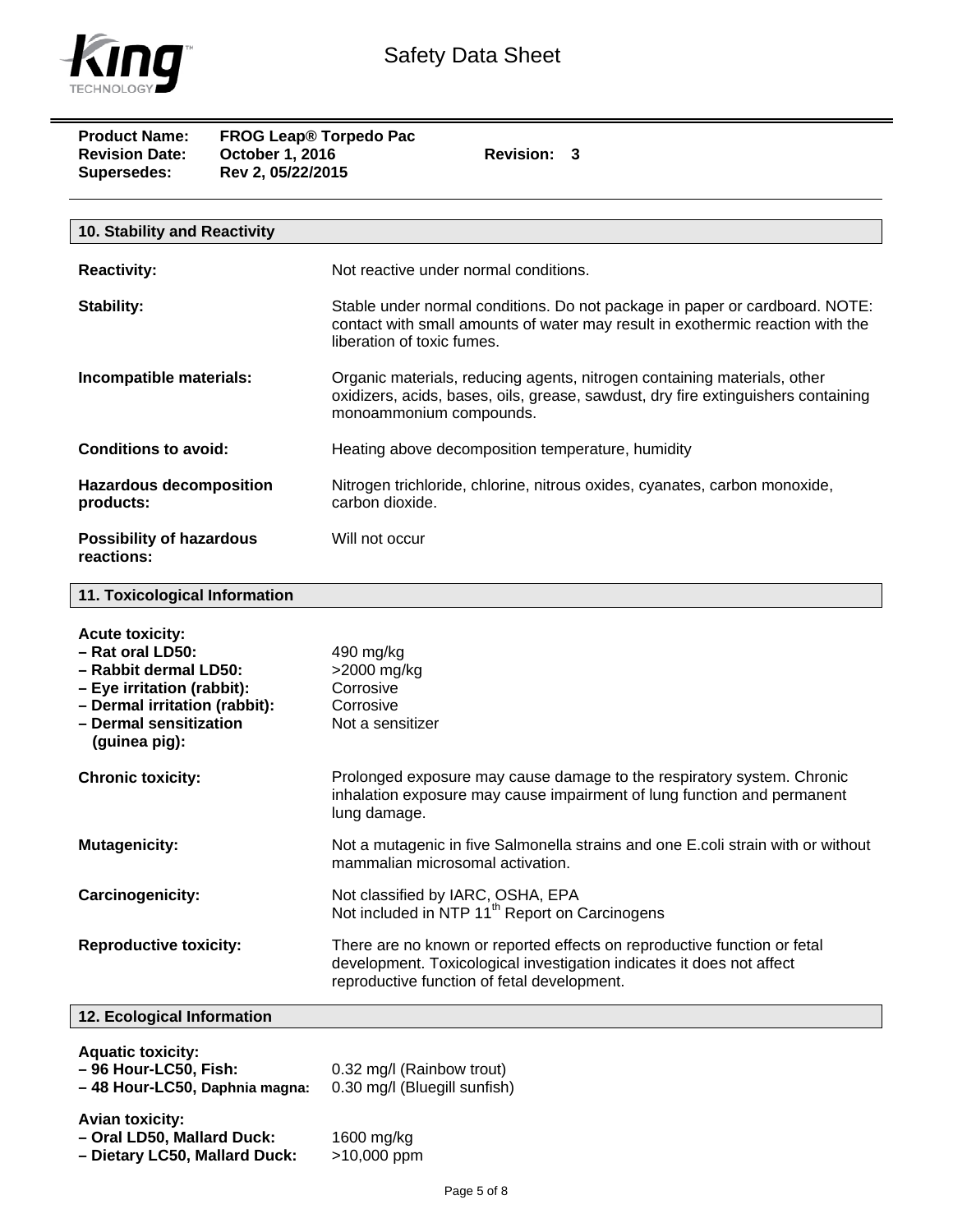

| <b>Product Name:</b><br><b>FROG Leap® Torpedo Pac</b><br><b>Revision Date:</b><br>October 1, 2016<br>Rev 2, 05/22/2015<br><b>Supersedes:</b> | Revision: 3                                                                                                                                                                                                                                                                                                                                                                                                                        |
|----------------------------------------------------------------------------------------------------------------------------------------------|------------------------------------------------------------------------------------------------------------------------------------------------------------------------------------------------------------------------------------------------------------------------------------------------------------------------------------------------------------------------------------------------------------------------------------|
| - Dietary LC50, Bobwhite quail:                                                                                                              | 7422 ppm                                                                                                                                                                                                                                                                                                                                                                                                                           |
| Germany, water endangering<br>classes (WGK):                                                                                                 | 3                                                                                                                                                                                                                                                                                                                                                                                                                                  |
| 13. Disposal Considerations                                                                                                                  |                                                                                                                                                                                                                                                                                                                                                                                                                                    |
|                                                                                                                                              | Use or reuse if possible. Do not put product, spilled product, or partially filled<br>containers into the trash or waste compactor. See product label for container<br>disposal information.                                                                                                                                                                                                                                       |
| Waste disposal:                                                                                                                              | Observe all federal, state, and local environmental regulations when disposing<br>of this material. If this product becomes waste, it will be hazardous waste that<br>is subject to the Land Disposal Restrictions under 40 CFR 268 and must be<br>managed accordingly.                                                                                                                                                            |
|                                                                                                                                              | Care must be taken to prevent environmental contamination from the use of<br>this material. The user of this material has the responsibility to dispose of<br>unused material, residues, and containers in compliance with all relevant local,<br>state, and federal laws and regulations regarding treatment, storage, and<br>disposal of hazardous waste.                                                                        |
| 14. Transportation Information                                                                                                               |                                                                                                                                                                                                                                                                                                                                                                                                                                    |
| <b>UN Number:</b>                                                                                                                            | 2468                                                                                                                                                                                                                                                                                                                                                                                                                               |
| DOT:                                                                                                                                         | Proper shipping name: Trichloroisocyanuric Acid Dry<br>Class: 5.1 - Oxidizing substances<br>Label: OXIDIZER (5.1)<br>Packing Group: II<br>Emergency Guide No. 140                                                                                                                                                                                                                                                                  |
| IMO:                                                                                                                                         | Proper shipping name: Trichloroisocyanuric Acid Dry<br>Class: 5.1 - Oxidizing substances<br>Label: OXIDIZING AGENT (5.1)<br>Packing Group: II                                                                                                                                                                                                                                                                                      |
| <b>ICAO/IATA:</b>                                                                                                                            | Label: OXIDIZER (5.1)<br><b>Class: 5.1</b><br>Packing Group: II                                                                                                                                                                                                                                                                                                                                                                    |
| 15. Regulatory information                                                                                                                   |                                                                                                                                                                                                                                                                                                                                                                                                                                    |
| <b>EPA FIFRA Information:</b>                                                                                                                | This chemical is a pesticide product registered by the Environmental<br>Protection Agency and is subject to certain labeling requirements under<br>federal pesticide law. These requirements differ from the classification criteria<br>and hazard information required for safety data sheets, and for workplace<br>labels of non-pesticide chemicals. Following is the hazard information as<br>required on the pesticide label: |
|                                                                                                                                              | <b>DANGER</b><br>Corrosive. If product is removed from its prefilled container, causes irreversible<br>eye damage and skin burns. May be fatal if absorbed through skin. May be                                                                                                                                                                                                                                                    |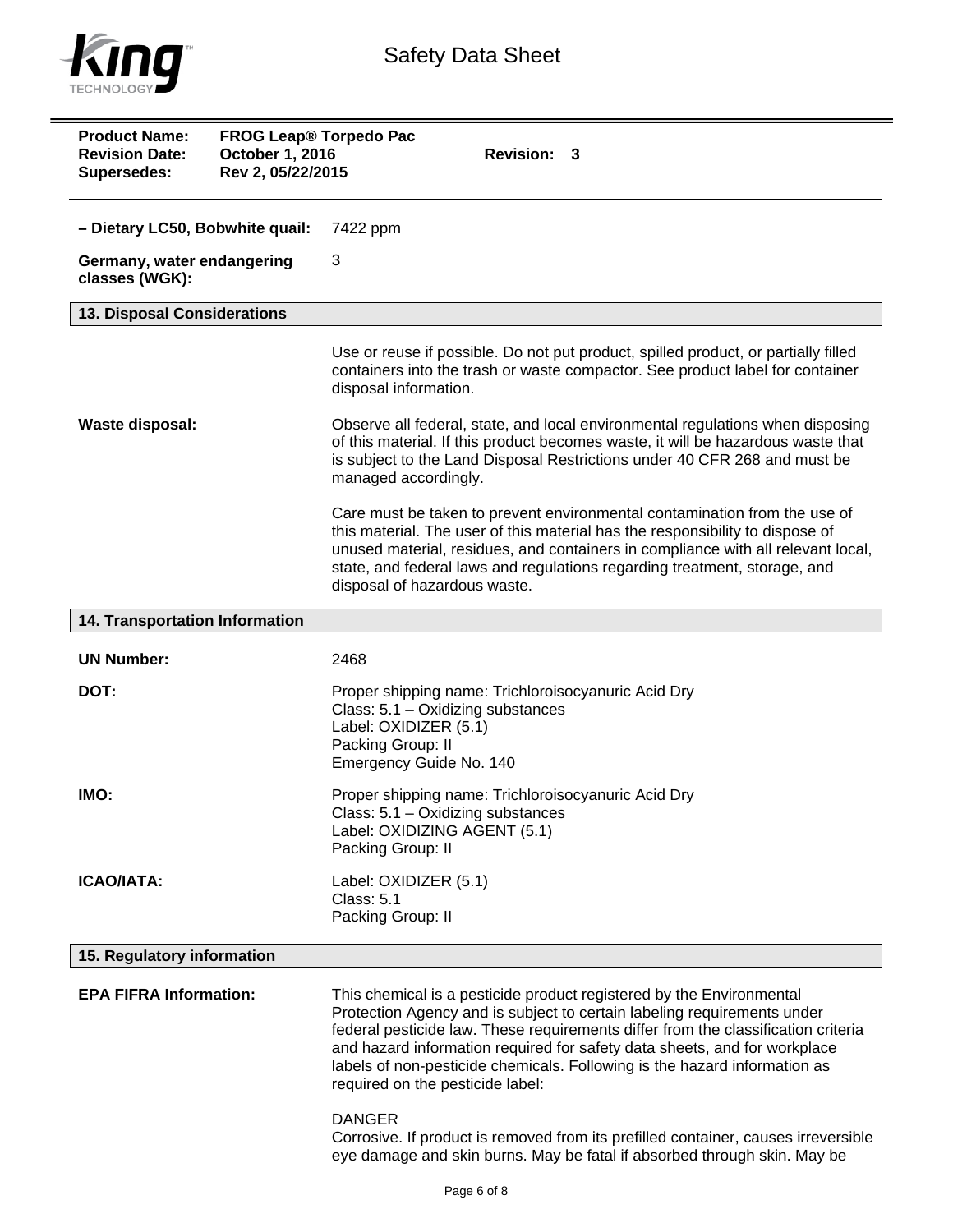

| <b>Product Name:</b><br><b>Revision Date:</b><br><b>Supersedes:</b>       | <b>FROG Leap® Torpedo Pac</b><br>October 1, 2016<br>Rev 2, 05/22/2015 | Revision: 3                                                                                                                                                                                                                                                                                                                                                                        |  |
|---------------------------------------------------------------------------|-----------------------------------------------------------------------|------------------------------------------------------------------------------------------------------------------------------------------------------------------------------------------------------------------------------------------------------------------------------------------------------------------------------------------------------------------------------------|--|
|                                                                           |                                                                       | fatal if inhaled. Do not breathe dusts or spray mists. Irritating to nose and<br>throat. Harmful if swallowed. Do not get in eyes, on skin or on clothing. Follow<br>directions for use carefully. Wash thoroughly with soap and water after<br>handling and before eating, drinking, or using tobacco or using the toilet.<br>Remove contaminated clothing and wash before reuse. |  |
| USA:                                                                      |                                                                       | Reported in the EPA TSCA Inventory.                                                                                                                                                                                                                                                                                                                                                |  |
| -Sara (311, 312) hazard class:                                            |                                                                       | This product is categorized as an immediate health hazard, and fire and<br>reactivity physical hazard. This product does not contain a chemical listed at or<br>above de minimis concentrations.                                                                                                                                                                                   |  |
| - Massachusetts right-to-know<br>list:                                    |                                                                       | Listed                                                                                                                                                                                                                                                                                                                                                                             |  |
| - New Jersey right-to-know list:<br>- Pennsylvania right-to-know<br>list: |                                                                       | Listed<br>Listed                                                                                                                                                                                                                                                                                                                                                                   |  |
| - Waste classifications:                                                  |                                                                       | If this product becomes a waste it meets the criteria of a hazardous waste as<br>defined under 40 CFR 261 and would have the following EPA hazardous<br>number: D001                                                                                                                                                                                                               |  |
| - Workplace classification:                                               |                                                                       | This product is considered hazardous under OSHA Hazard Communication<br>Standard (29CFR 1910.1200)                                                                                                                                                                                                                                                                                 |  |
| Canada:                                                                   |                                                                       | Listed in DSL                                                                                                                                                                                                                                                                                                                                                                      |  |
| <b>WHMIS hazard class:</b>                                                |                                                                       | $C$ – oxidizing materials<br>$D1B -$ toxic materials<br>$D2B -$ toxic materials                                                                                                                                                                                                                                                                                                    |  |
| EU:                                                                       |                                                                       | <b>Reported in EINECS</b>                                                                                                                                                                                                                                                                                                                                                          |  |
| <b>Japanese METI:</b>                                                     |                                                                       | <b>ENCS No: 5-1044</b>                                                                                                                                                                                                                                                                                                                                                             |  |
| Australia:                                                                |                                                                       | Listed in AICS                                                                                                                                                                                                                                                                                                                                                                     |  |
| China inventory:                                                          |                                                                       | Listed                                                                                                                                                                                                                                                                                                                                                                             |  |
| Korea:                                                                    |                                                                       | KE-34101                                                                                                                                                                                                                                                                                                                                                                           |  |
| <b>Philippines:</b>                                                       |                                                                       | Listed in PICCS                                                                                                                                                                                                                                                                                                                                                                    |  |